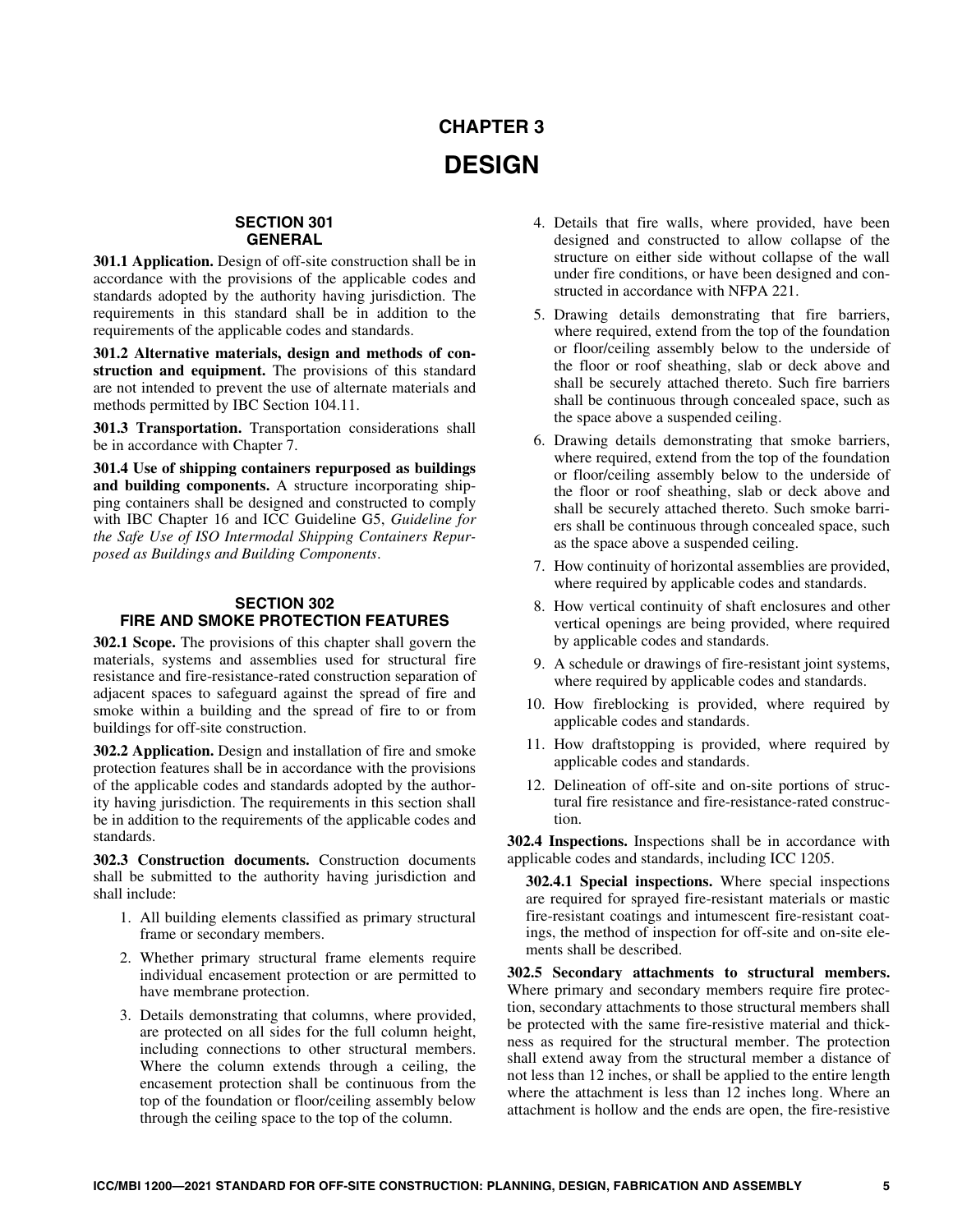material and thickness shall be applied to both the exterior and interior of the hollow attachment.

**Exception:** Secondary attachments that are protected by different materials or thicknesses to the structural member shall be approved by the authority having jurisdiction.

### **SECTION 303 MECHANICAL**

**303.1 Scope.** The provisions of this section shall govern the design and installation of mechanical and fuel gas systems for off-site construction.

**303.2 Application.** Design and installation of mechanical and fuel gas systems shall be in accordance with the provisions of the mechanical and fuel gas codes and standards adopted by the authority having jurisdiction. The requirements in this section shall be in addition to the requirements of the applicable codes and standards.

 are to be constructed off-site from those that are to be con-**303.3 Construction documents.** The design documentation shall describe and delineate the portions of the systems that structed on-site and identify the registered design professional responsible for off-site and on-site elements.

# **SECTION 304 ELECTRICAL**

**304.1 Scope.** The provisions of this section shall govern the design and installation of electrical systems for off-site construction.

**304.2 Application.** Design and installation of electrical systems shall be in accordance with the provisions of the electrical codes and standards adopted by the authority having jurisdiction. The requirements in this section shall be in addition to the requirements of the applicable codes and standards.

**304.3 Construction documents.** The design documentation shall describe and delineate the portions of the systems that are to be constructed off-site from those that are to be constructed on-site and identify the registered design professional responsible for off-site and on-site elements.

# **SECTION 305 PLUMBING**

**305.1 Scope.** The provisions of this section shall govern the design and installation of plumbing systems for off-site construction.

**305.2 Application.** Design and installation of plumbing systems shall be in accordance with the provisions of the plumbing codes and standards adopted by the authority having jurisdiction. The requirements in this section shall be in addition to the requirements of the applicable codes and standards.

**305.3 Construction documents.** The design documentation shall describe and delineate the portions of the systems that are to be constructed off-site from those that are to be constructed on-site and identify the registered design professional responsible for off-site and on-site elements.

# **SECTION 306 FIRE PROTECTION AND LIFE SAFETY SYSTEMS**

**306.1 Scope.** The provisions of this section shall govern the design, installation and operation of fire protection systems for off-site construction.

**306.2 Application.** Design and installation of fire protection systems shall be in accordance with the provisions of the fire protection codes and standards adopted by the authority having jurisdiction. The requirements in this section shall be in addition to the requirements of the applicable codes and standards.

**306.3 Construction documents.** The design documentation shall describe and delineate the portions of the systems that are to be constructed off-site from those that are to be constructed on-site and identify the registered design professional responsible for off-site and on-site elements.

### **SECTION 307 EXTERIOR WALLS**

**307.1 Scope.** The provisions of this chapter shall govern the minimum requirements for exterior walls, exterior wall coverings, exterior wall openings, exterior windows and doors, and architectural trim.

**307.2 Application.** The requirements for exterior walls shall be in accordance with the provisions of the codes and standards adopted by the authority having jurisdiction. The requirements in this section shall be in addition to the requirements of the applicable codes and standards.

**307.3 Exterior walls.** Exterior walls shall comply with requirements for system continuity.

**307.3.1 Fire resistance of systems.** Walls shall be properly constructed or sealed to ensure continuity of fireresistive construction.

**307.3.2 Control layers.** Where applicable, air, vapor and weather barrier systems shall be designed and installed to provide continuity of the barrier.

**307.3.3 Continuity of exterior insulation.** Exterior insulation systems shall be designed and installed to provide continuity of the insulation.

# **SECTION 308 STRUCTURAL DESIGN**

**308.1 Scope.** The provisions of this chapter shall govern the minimum requirements for structural design.